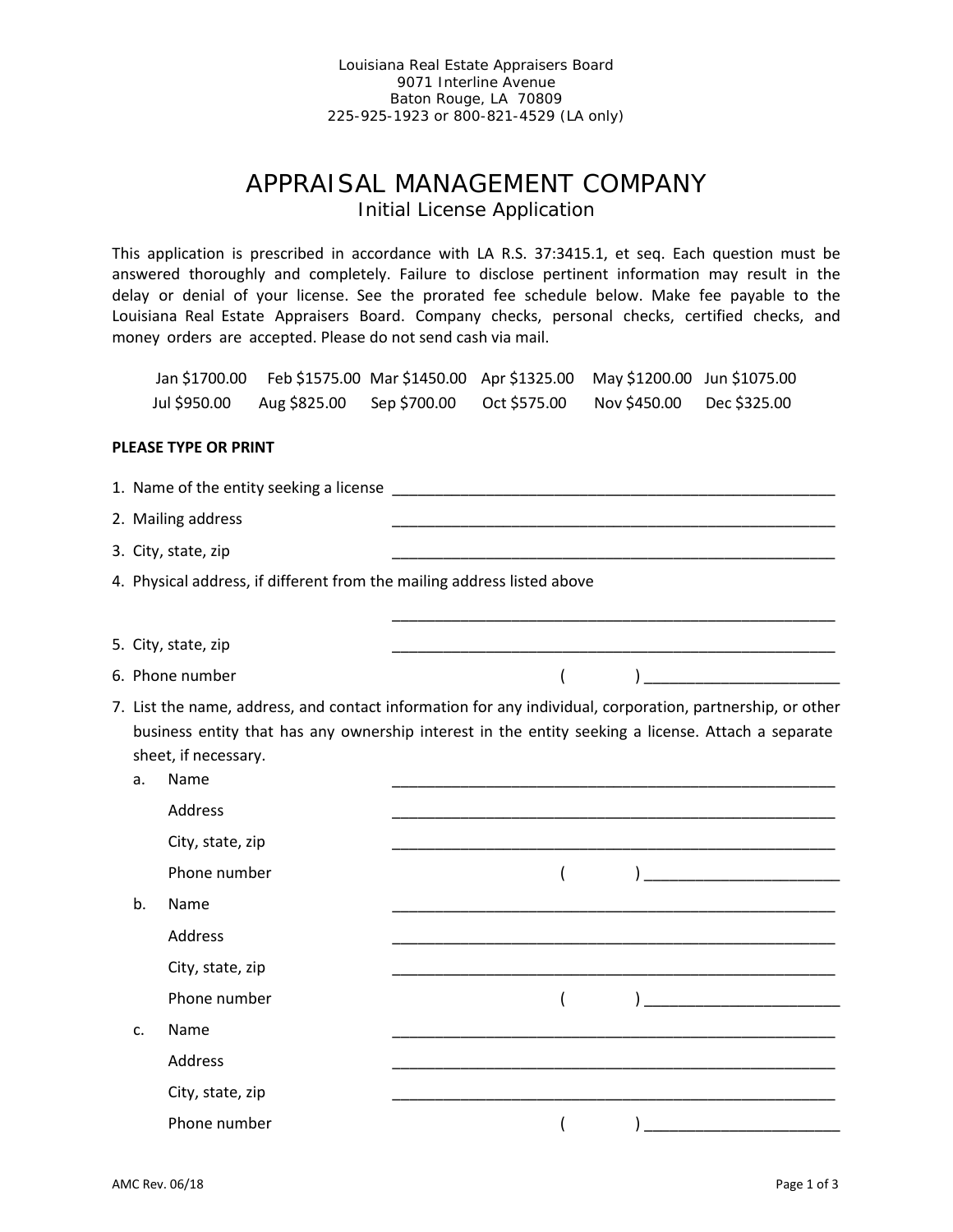8. List the name, address and contact information for the controlling person, as defined in LA R.S. 37:3415.2.

| Name                                                                                                       |  |       |  |  |
|------------------------------------------------------------------------------------------------------------|--|-------|--|--|
| Address                                                                                                    |  |       |  |  |
| City, state, zip                                                                                           |  |       |  |  |
| Phone number                                                                                               |  |       |  |  |
| 9. Has any owner or controlling person for the entity seeking a license been licensed or registered to act |  |       |  |  |
| as a real estate appraiser, real estate broker or salesperson (agent), mortgage broker, or mortgage        |  |       |  |  |
| originator in Louisiana or any other state? Yes                                                            |  | in No |  |  |
| List each state:                                                                                           |  |       |  |  |
| Attach a separate sheet if necessary.                                                                      |  |       |  |  |

- 10. Has a real estate appraiser, appraisal management company, real estate broker or salesperson (agent), mortgage broker, or mortgage originator license or registration issued by Louisiana or another state to an owner or controlling person for the entity seeking a license been refused, denied, suspended, canceled, or revoked?
	- Yes No If yes, attach a detailed letter of explanation.
- 11. Has any owner or controlling person for the entity seeking a license ever been convicted, pled guilty or nolo contendere to any the crimes of forgery, embezzlement, obtaining money under false pretenses, larceny, extortion, conspiracy to defraud, theft or any crime of moral turpitude? \_\_\_ Yes \_\_\_ No If yes, attach a detailed letter of explanation.
- 12. Has any owner or controlling person for the entity seeking a license ever been convicted, pled guilty or nolo contendere to any felony crime in any court of competent jurisdiction?
	- \_\_\_ Yes \_\_\_ No If yes, attach a detailed letter of explanation.

By signature below, I attest that I am the authorized signatory for the entity seeking a license, and I hereby certify, acknowledge, and agree that the following statements are true and correct:

13. The entity seeking a license has a system and process in place to verify that a person being added to the appraiser panel of the AMC holds an appraisal license in good standing pursuant to R. S. 37:3391 et seq. (Louisiana Real Estate Appraiser License Law)

14. The entity seeking a license has a system in place to review the work on a periodic basis of all independent appraisers that are performing real estate appraisal services for the entity seeking a license to ensure that the real estate appraisal services are being conducted in accordance with the Uniform Standards of Professional Appraisal Practice.

15. The entity seeking a license maintains a detailed record for five years of each real estate appraisal service request that it receives, including the fee paid by the lenders to all appraisers for all real estate appraisal services and the names of all appraisers or entities that perform real estate appraisal services for the entity seeking a license.